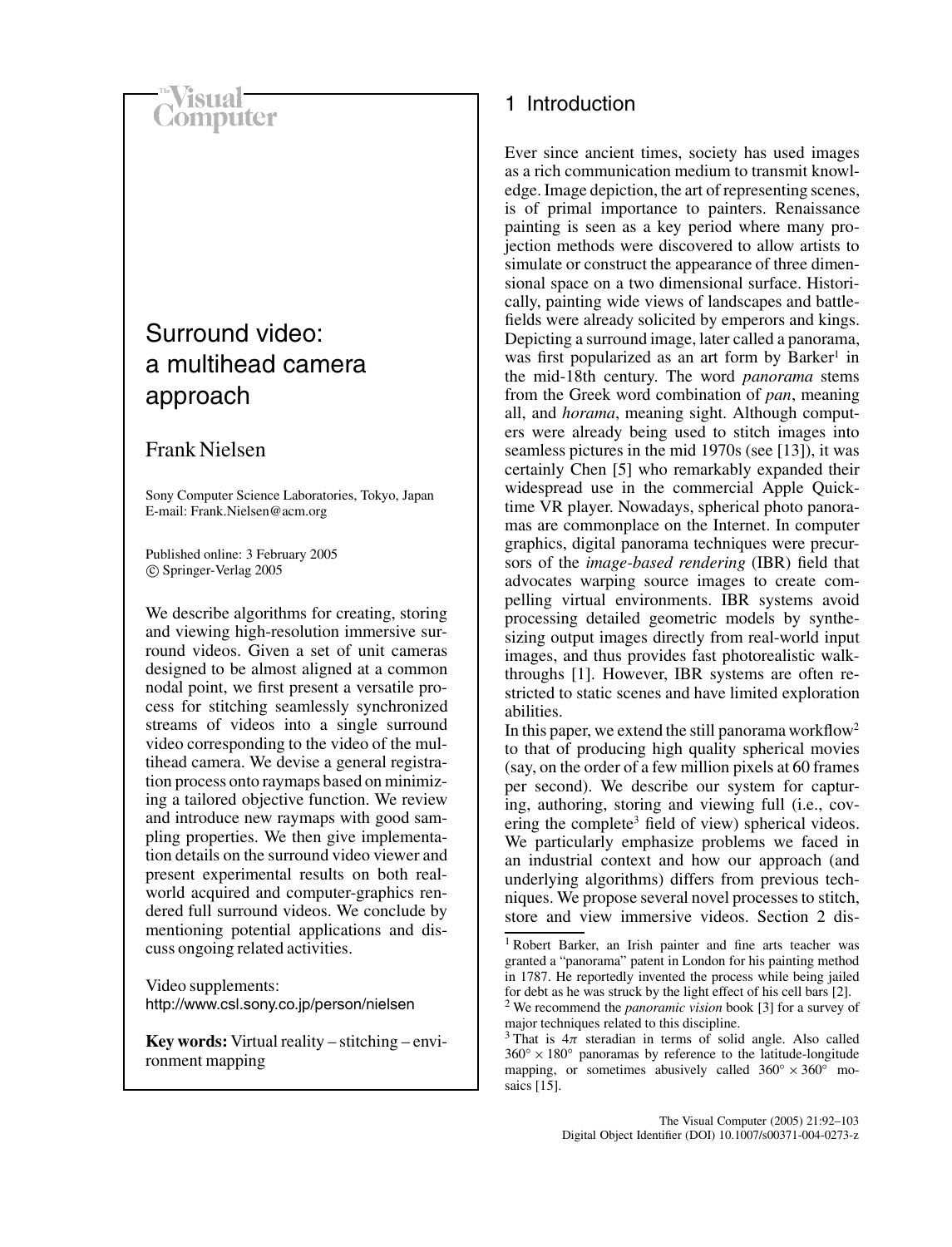cusses the pros and cons of several camera systems to image panoramic videos and details our builtin-house multihead cameras. Section 3 describes a generic algorithmic framework for stitching multihead camera videos into a seamless spherical video. Section 4 gives detail on commonly used environment maps, that we call *raymaps*, as well as present new ones with good sampling properties. In Sect. 5, we devise fast algorithms to synthesize views from a virtual camera from surround videos (environment maps). Finally, Sect. 6 concludes the paper, mentions possible improvements, and discusses perspectives.

We believe that within a decade or so, surround videos will successfully enter the mass-market as high-fidelity interactive content will be broadcast to digital settop boxes and next-generation game consoles.

## 2 Acquiring panoramic videos

Imaging panoramic videos can be done in various ways<sup>4</sup> depending on the number of block cameras and their attached lenses, and whether reflecting surfaces are used or not. A common approach is to use catadioptric systems (i.e., using mirrors) to acquire a large vertical field of view (VFOV) over a full 360 degree horizontal field of view (HFOV) (See Fig. 1). Although the monolithic recording system (only one image sensor is used so that an off-the-shelf recording pick-up system can be used) is convenient to record videos, we noticed several undesirable drawbacks such as blurred imagery, heterogeneous image densities, and most importantly partial view acquisition (that is, not full  $4\pi$  steradian, but this can be overcome by using two back-to-back devices). Theoretically, even a single lens may capture close to full  $4\pi$  angular view, but for practical reasons, it is not used as image quality degrades significantly as the FOV grows.

Multihead camera<sup>5</sup> design is about combining a set of block cameras, lenses, and eventually mirrors so that the imaging units share, as closely as possible, the same nodal point. On one hand, using several sensor devices allows the use of per-camera exposure settings to capture well-balanced sceneries



**Fig. 1.** *Top*: A hyperbolic mirror (courtesy of Accowle Corporation) mounted on top of a high-definition camera. *Bottom*: (Cropped) equirectangular map

(like sunsets, live concerts with strobe flashes, etc.) and control the density of the imagery. But on the other hand, it complicates the recording process as we need to synchronize video streams and design a specific recording unit. Moreover, since it is desirable for cost reasons to minimize the number of camera units, often lenses with inherent large distortions are used as we seek to minimize the overlapping areas of their individual video streams. This implies in turn that the stitching process becomes more delicate than in the still imaging case, where pictures are obtained at *different times* from a *single digital camera* precisely mounted at its nodal point on a graduated pan head tripod. Because focal planes are located in front of their respective sensors, another drawback of full spherical multihead cameras (see Fig. 2) is *parallax*<sup>6</sup> phenomenon. Nevertheless, parallax can be ignored, or ideally hidden, during video shootings if objects are past a given threshold distance to the camera, called *parallax clearance* [19]. Using reflecting surfaces like mirrors come in handy as it allows one to simulate a unique virtual nodal point (e.g., the non-parallax camera design of Nalwa [14] patented by #5,793,527 and #5,745,305 US patents; see Fig. 2, right). Although *deghosting* techniques [20] based on dispar-

<sup>4</sup> Daniilidis maintains a Web page of main camera designs. See http://www.cis.upenn.edu/˜kostas/omni.html. <sup>5</sup> Camera *Dodeca*, patented by US patent #6,141,034, from Im-

mersive Media Corp. is one of the first prototypes [8]. Swaminathan and Nayar [19] called them *polycameras* (1996).

<sup>&</sup>lt;sup>6</sup> The apparent displacement, or difference of position, of an object, as seen from two different camera positions (points of view).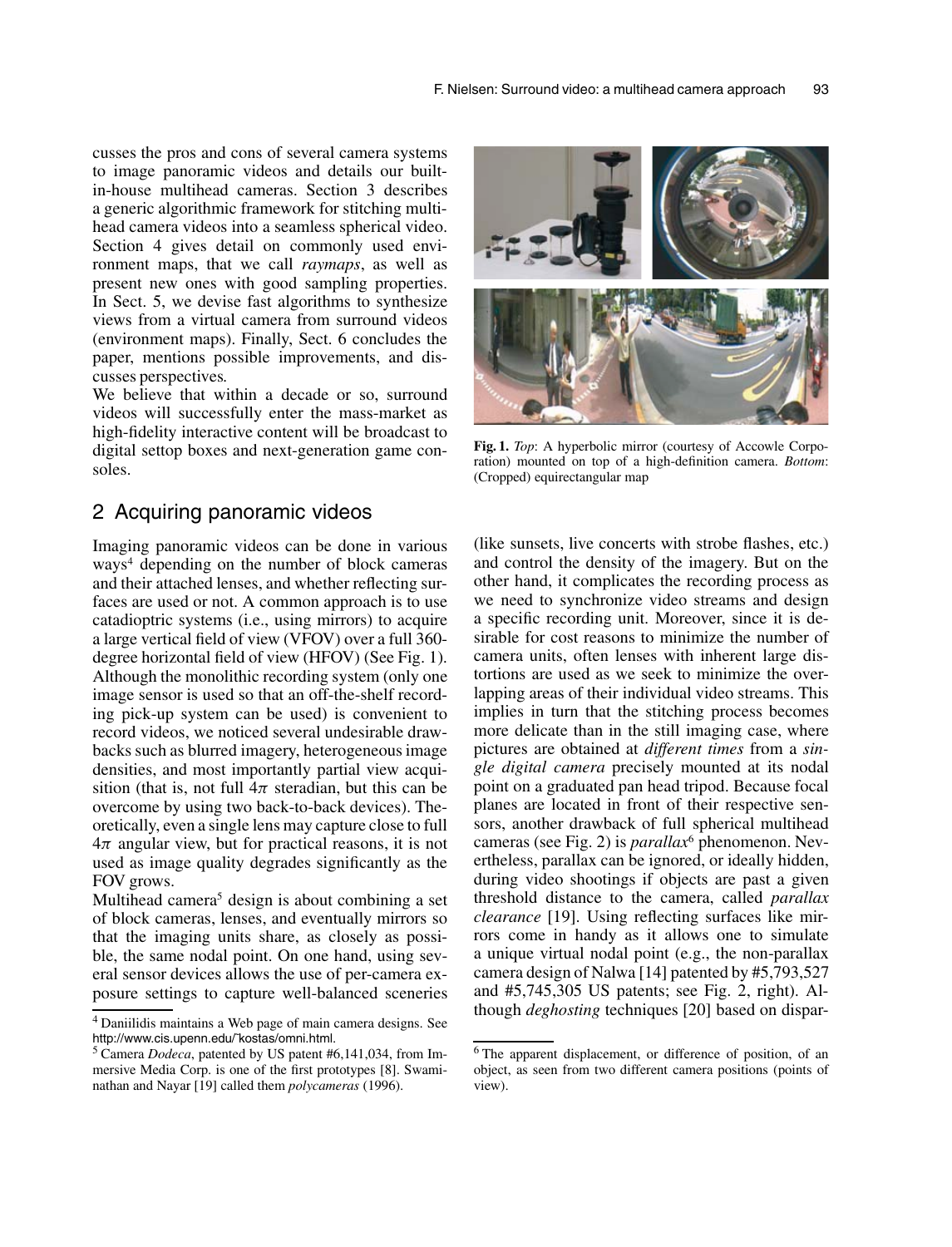

ity maps have been proposed to compensate parallax effects, the results in practice are quite poor, especially for videos that need to enforce time consistencies. Therefore, we took special care at the camera design level to minimize parallax problems as much as possible. We opted for multihead camera designs that have good flexibility in controlling the resolution of the imagery and good individual exposure capabilities. Figure 2 shows two built-in-house multihead cameras. The left 10 1- CCD multihead camera fully covers the sphere but exhibits some amount of parallax while the right 8 3- CCD multihead camera delivers sharp high-quality imagery with almost undistinguishable parallax for most shootings. All block cameras are hardware genlocked and deliver RGB/SDI/NTSC signals (60 interlaced frames per second) that we digitize offline or directly record online onto hard disks at resolution  $720 \times 480$  @ 10-bit/channel.

## 3 Multihead camera

#### 3.1 Preliminary notations

For a given camera model C, let  $\vec{r}(x, y)$  denotes the geometric ray associated to a pixel of coordinates  $(x, y)$ . If the focal and iris settings are set up to remain unchanged during the video shooting, the geometric attributes of the ray does not change over time (that is, say, only its incoming luminance Y and chrominance UV vary). The relationship between *r* and  $(x, y)$  is often modeled in computer vision for a pinhole camera as follows:

 $(x, y) = RayTolmage(r, C) = L(\bar{x}, \bar{y}),$ 

where  $(\bar{x} \bar{y}) \sim KRr$ , with *K* being a 3 × 3 matrix representing the camera intrinsic parameters of C and *R* the rotation matrix encoding for the extrinsic parameters: roll, pitch, and yaw of C. We use homo-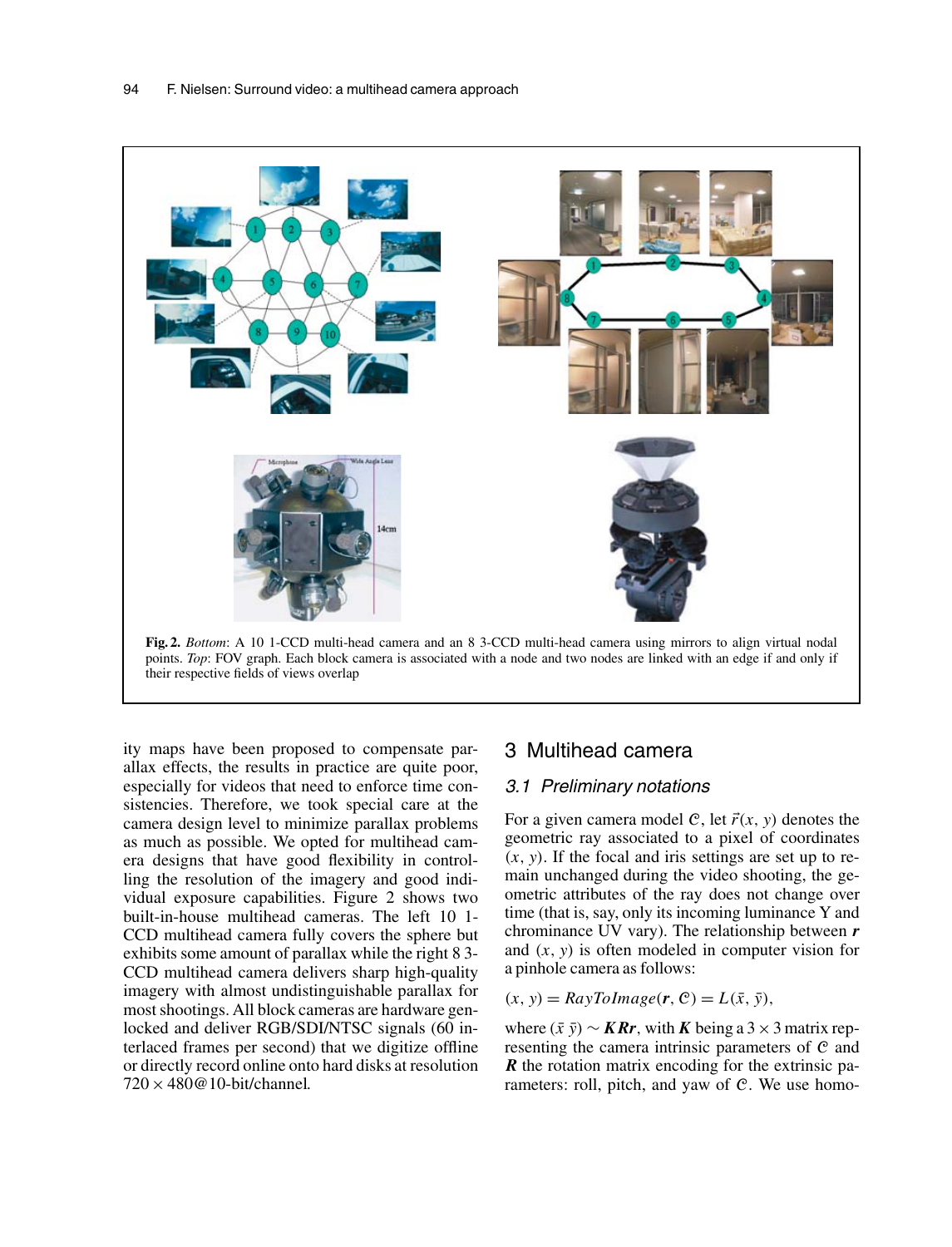geneous coordinates so that the operator ∼ means  $(x, y) = (x'/w) y'/w$  ∼  $(x', y', w)$ .  $\hat{\mathbf{K}}$  is treated as the following  $3 \times 3$  matrix:

$$
\boldsymbol{K} = \begin{pmatrix} f_x & s & p_x \\ 0 & f_y & p_y \\ 0 & 0 & 1 \end{pmatrix},
$$

where  $(p_x, p_y)$  is the camera principal point (usually the image center), and  $f_x$  and  $f_y = a_y f_x$  are the *x*-focal and *y*-focal lengths, respectively (in pixel units; obtained, respectively, from the horizontal and vertical fields of view) and *s* is the skewness parameter (here, without loss of generality, we assume it to be 0). Parameter  $a<sub>y</sub>$  represents the image aspect ratio.  $L(\cdot)$  is a bijective mapping function used to go from the ideal pinhole to the original (after applying lens distortions) image. In other words, we work in the  $\bar{x}$  space of ideal pinhole images and we look up corresponding *x* pixels in the sensor image via a lens distortion function  $L(\cdot)$ . A ray r can be coded in various ways depending upon its processing context. Conventional representations include an anchor point *O* and either (1) a unit vector *v*, (2) two spherical angles  $(\theta, \phi)$  coding for the di- $\sin \theta \cos \phi$ 

$$
= \begin{pmatrix} \sin \theta \cos \varphi \\ \sin \phi \end{pmatrix} \text{ or } 0
$$

$$
\text{rection } r = \begin{pmatrix} \sin \phi \\ \cos \theta \cos \phi \end{pmatrix}, \text{ or (3) a unit quaternion}
$$

 $(q_1 \t q_2 \t q_3 \t q_4)$ . Quaternions are well-suited for numerical optimization [7] while the user can easily understand and edit interactively Euler angles (i.e., roll, pitch, and yaw angular attributes) using a GUI. We next introduce the notion of what we define as *raymap* (popularly known as *environment map* in computer graphics). Informally, raymaps store the color attributes of the surrounding environment given a fixed viewpoint. More precisely, a raymap (environment map) is defined by a mapping function  $m(\cdot, \cdot)$  that associates to each pixel coordinate  $(x, y)$  (indexing for a ray) of a picture its spherical coordinates  $(\theta, \phi) = m(x, y)$  (examples are given in Sect. 4).

#### 3.2 Versatile camera model

We introduce two abstract bijective mapping functions that create the basis of our stitching algorithm. Let  $RayTolmage(\theta, \phi, \mathcal{C})$  denote the image Cartesian coordinates  $(x, y)$  of a ray with spherical directions  $(\theta, \phi)$  anchored at the origin O for a camera model C. Reciprocally, let *ImageToRay*(*x*, *y*,C) return the spherical direction  $(\theta, \phi)$  for the image co-



ordinates  $(x, y)$  of a camera model C (See Fig. 3). Below, we describe how to calculate those functions for Tsai's camera model [22], which only considers radial distortions. Using this generic framework, we directly map pixels into ray elements (also called *raxels* by Grossberg and Nayar [10]) and do not need to undistort and therefore resample the input images (which would introduce, in practice, a significant loss of resolution). Also, we can handle several camera models at the same time, making the stitching system flexible.<sup>7</sup> (Note that this unified framework allows us to deal with nonpinhole camera models, like fisheye cameras, having fields of view larger than 180 degrees.) Here, to solidify these ideas, we describe these mapping functions for Tsai's radial distortion lens camera model. For the sake of conciseness, we only consider the simplest radial distortion, lens center  $(c_x, c_y)$ , which has only one radial distortion coefficient parameter  $\kappa$ . In practice, it is often required to take into account several coefficients  $\kappa_1, \kappa_2, \ldots$  (at least 2 or 3 coefficients depending on the aberration of the lens [9]). We describe the operation pipeline below:

 $ImageToRay(x, y, C)$ :

1. Compute ideal pinhole coordinates:

$$
\begin{aligned} \n\bar{x} &= x + (x - c_x)\kappa r^2, \\ \n\bar{y} &= y + (y - c_y)\kappa r^2, \\ \n\text{where } r^2 &= (x - c_x)^2 + (y - c_y)^2. \n\end{aligned}
$$

 $<sup>7</sup>$  For example, we can stitch a configuration where we have</sup> horizontally four wide-angle lens cameras and vertically two fisheye lens cameras for the ground and sky parts.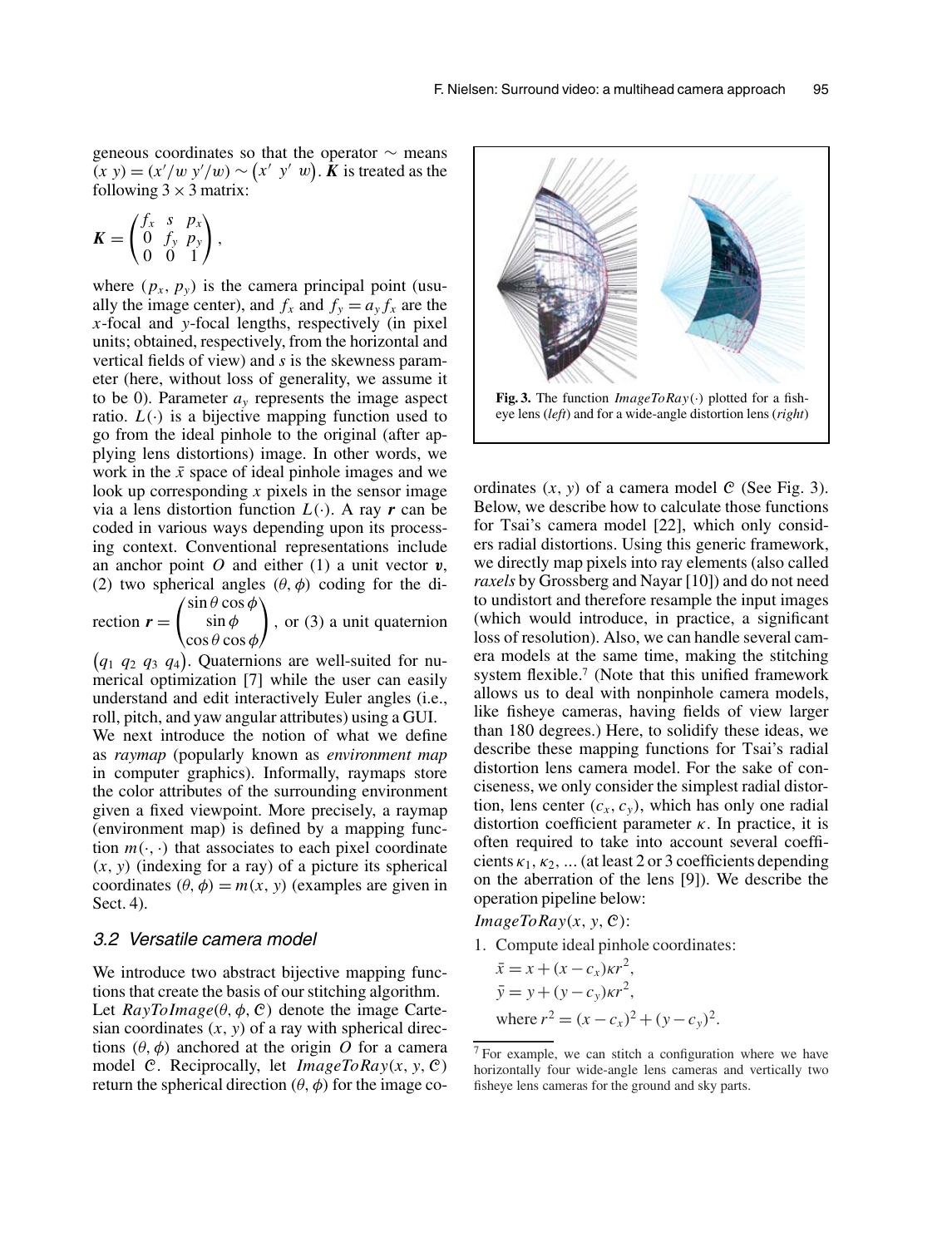

**Fig. 4.** Screen capture of the authoring and editing software. *Left*, *right*: project images displayed on the unit sphere. *Middle*: images displayed from the nodal viewpoint. Radiometric corrections are not displayed

2. Obtain a 3d vector:

$$
P = \begin{pmatrix} P_X \\ P_Y \\ P_Z \end{pmatrix} = \mathbf{R}^{-1} \mathbf{K}^{-1} \begin{pmatrix} \bar{x} \\ \bar{y} \\ 1 \end{pmatrix}.
$$

3. Obtain the spherical coordinates:

$$
\theta = \arctan \frac{P_X}{P_Z},
$$
  

$$
\phi = \arctan \frac{P_Y}{\sqrt{P_X^2 + P_Z^2}}.
$$

 $RayTolmage(\theta, \phi, \mathcal{C})$ :

1. Obtain a 3d point on the unit sphere (vector direction):

$$
P_{\theta,\phi} = \begin{pmatrix} \sin\theta\cos\phi \\ \sin\phi \\ \cos\theta\cos\phi \end{pmatrix}.
$$

2. Get ideal Cartesian pinhole coordinates.

$$
(\bar{x} \ \bar{y}) \simeq (\frac{x}{w} \ \frac{y}{w}) = (x \ y \ w) = \textbf{K}\textbf{R}P_{\theta,\phi}.
$$

- 3. Compute radial distortions by letting  $\bar{r}$  =  $\sqrt{(\bar{x}-c_x)^2+(\bar{y}-c_y)^2}$ . Solve the polynomial system  $\kappa r^3 + r - \bar{r} = 0$  and *choose* the root solution  $r'$  that is the closest to  $r$ .
- 4. Obtain Cartesian image coordinates:

$$
x = \frac{\bar{x} + c_x \kappa r'^2}{1 + \kappa r'^2},
$$

$$
y = \frac{\bar{y} + c_y \kappa r'^2}{1 + \kappa r'^2}.
$$

For large field of view lenses (bigger than 90 degrees), tangential distortions (also called decentering distortions resulting from the nonorthogonality of the lens and image sensor with respect to the optical axis) become quite noticeable. In that case, Conrady's model [6] should be used (see [9] for a robust estimation algorithm).

Using these abstract functions, we can easily add new camera models in our stitching system without changing the registration method. For fine precision stitching, an engineering strategy consists in tabulating these functions using more precise optical simulations delivered by optical design software (e.g., Zemax optical packages). This approach allows one to take into account numerous physical aspects of light propagations through the lens, like refractive, reflective, and diffractive surfaces, lens surface coatings, etc. Another interesting feature of this generic framework is that there is no more distinction between camera images and environment maps.8 A camera image being a (partial) set of rays parameterized by intrinsic parameters while an environment map is an absolute set of rays (with no intrinsic parameters). Therefore, once an environment map is computed, we can further register high-resolution still images and output another environment map.

#### 3.3 Initializing parameters

We first start by manually initializing the parameters of each camera using our graphical user interface (GUI) (that, is we explicitly give intrinsic and rotational parameters obtained from the multihead camera design; see Fig. 4 for several GUI snapshots). Then, by selecting manually corresponding feature points of overlapping image pairs (see the FOV graph of Fig. 2), we coarsely refine those parameters

<sup>8</sup> Recall that an environment map is an image representation of a discretization of all rays surrounding a given viewpoint.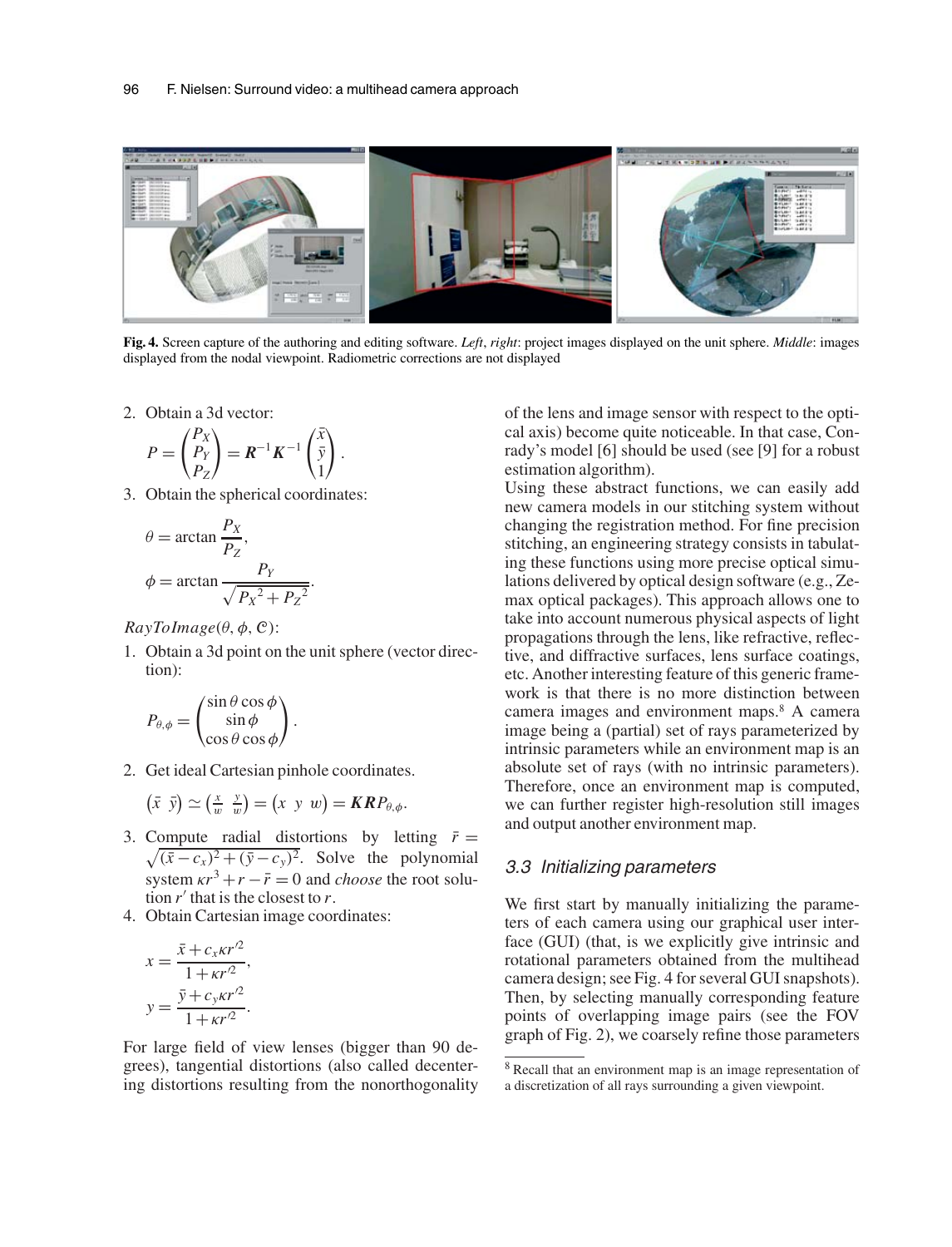using numerical optimization (e.g., gradient methods like steepest-descent or Newton–Raphson techniques). Our objective function is then to minimize the maximum difference of angles of corresponding feature points. Say, in image  $I_1$ , feature  $f_1 = (x_1, y_1)$ corresponds to feature  $f_2 = (x_2, y_2)$  in image  $I_2$ . Their difference angle is computed as follows: Let  $r_i = ImageToRay(x_i, y_i, C_i)$  for  $i \in \{1, 2\}$ . Then,

$$
\alpha = \arccos \frac{r_1 \cdot r_2}{\|r_1\| \|r_2\|},
$$

where  $\cdot$  denotes the dot product. In practice, we input for each edge of the overlapping image graph, around ten feature pairs (see Fig. 2). We then refine parameters using a fine (per-pixel) optimization.

#### 3.4 Objective function

In this section, we explain the design of our objective function used to retrieve the block camera parameters by minimization. Intrinsic camera parameters are first recovered on an individual basis using image-based camera calibration techniques as depicted in Fig. 5. Then, registration is the process of refining these intrinsic parameters and finding the extrinsic rotational parameters (roll, pitch, and yaw angular attributes) of each block camera so that all camera rays emanating from a common<sup>9</sup> nodal point *O* match. For an *n*-head camera, we need to find *n* unit orthogonal  $3 \times 3$  matrices  $\mathbf{R}_i$  so that for all directions *r*, the luminance/chromacies of the rotated rays match well. Our objective function differs from previous approaches [7, 11, 20, 24] in two ways:

1. First, the *atomic score* of the matching of ray *r* is defined according to the respective ray density functions  $w_i(\cdot)$  (it is quite significant for wideangle/fisheye lenses that we use in our multihead cameras; see Fig. 6). Denoted by  $l_i(\mathbf{r})$  is the luminance attribute of a ray *r* captured from the *i*th camera image. After registration of the camera ray bundles, a ray *r* of the synthesized environment map is chosen as the sum of weighted attributes of the corresponding camera image rays.



**Fig. 5.** Lens parameters of the 5th camera (from the 10 head camera) obtained by calibration: *center* = (360.8, 224.6), aspect ratio 1.083, radial coefficients  $(2.29 \times 10^{-6}, 1.65 \times$ 10−11). *Left column* depicts the sensor images. *Right column* shows the undistorted pinhole images

Namely,

$$
\widehat{l(\mathbf{r})} = \sum_{j=1}^{n} w_j(\mathbf{r}) l_j(\mathbf{r}), \text{ such that } \sum_{j=1}^{n} w_j(\mathbf{r}) = 1.
$$

We define the scoring atom function as below:

$$
s_r = \sum_{i=1}^n w_i(r)|l_i(r) - \widehat{l(r)}|^2.
$$
 (1)

Loosely speaking,  $w_i(\cdot)$  denotes the reliability of the ray *r* captured in the original camera images. In the case of Tsai's lens distortion model,  $w_i(\cdot)$ is related to the density of the mapping  $L_i(\cdot)$  from the ideal to original image (see Fig. 6). More precisely, we define  $w_i(r)$  as the inverse of the solid angle spanned<sup>10</sup> by the pixel  $(x_i(\mathbf{r}), y_i(\mathbf{r}))$  of camera image *i*. Notice that we need an interpolation scheme for computing  $l_i(\mathbf{r})$  (see Sect. 5).

2. Second, since we store the result of the registration in a ray map  $\mathcal R$  (environment map), we want to obtain the less "visually" defective raymap (when displayed later on in the viewer). Therefore, we ask for the minimization of:

$$
f = \sum_{r_{i,j}=m(i,j)\mid (i,j)\in \mathcal{R}} \Omega_{i,j} s_{r_{i,j}},
$$

<sup>&</sup>lt;sup>9</sup> This is not true in the absolute because of camera misalignments and complex optical lens systems made of several units that create a caustic surface [10]. Also, because of the dual wave/ray nature of light, diffraction occurs at the boundary of the aperture and the light is spread all over the image. Moreover, refraction laws are defined given a refractive index, say the air, that may change, for example, with different temperature conditions, etc.

<sup>10</sup> Images are considered as four-connected meshes on the unit sphere. Solid angles can be approximated by *A* cos α, where *A* is the surface area spanned by a "pixel" and  $\alpha$  is the incidence angle from *O* to the center of quadrilateral *A*.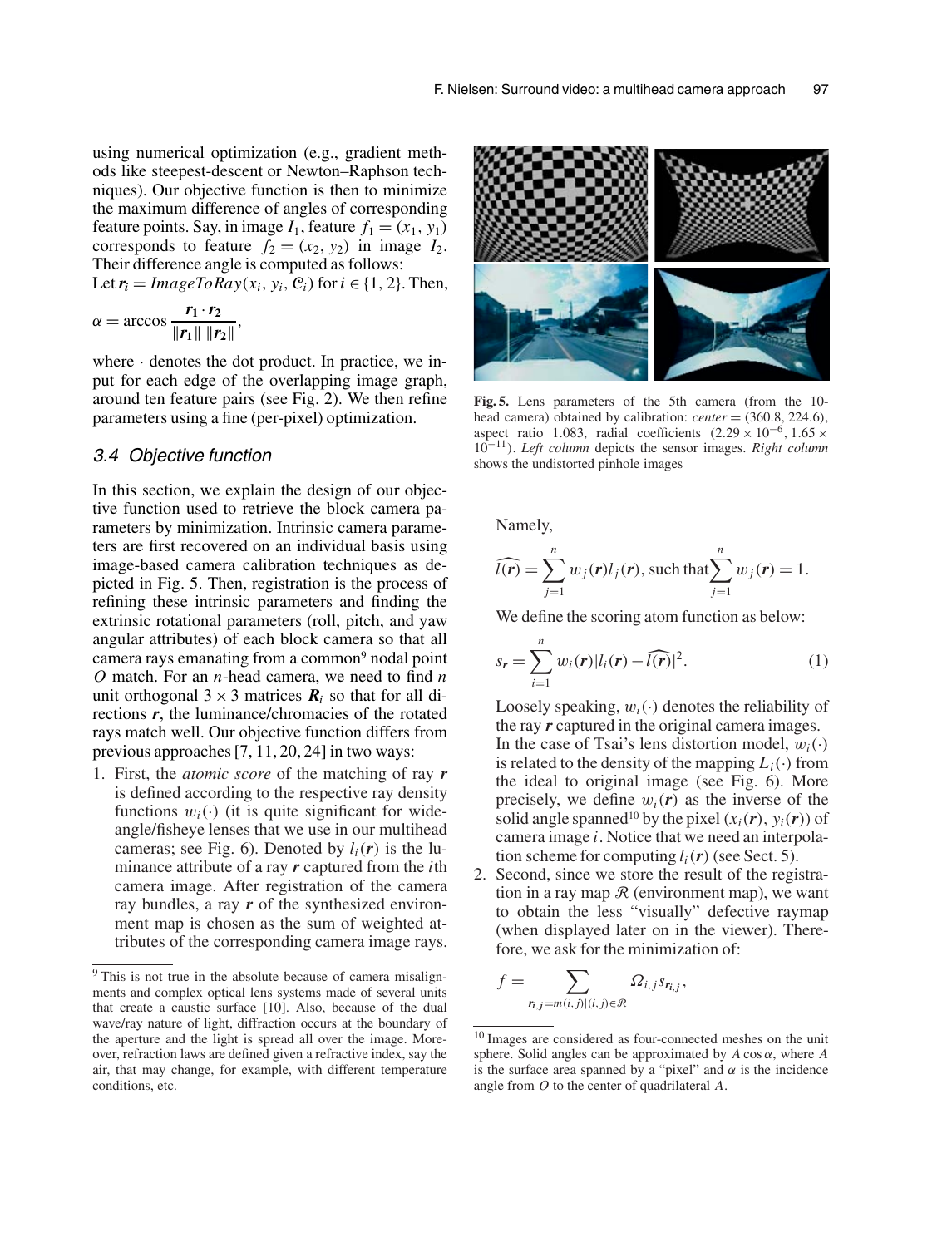

Fig. 6. Ray densities for an ideal pinhole camera (with 90<sup>°</sup> FOV) and for a wide-angle camera (FOV  $\simeq 110^{\circ}$ ). The brighter the sampling, the better the sampling

where  $\Omega_{i,j}$  is the solid angle subtended by the pixel with coordinates  $(i, j)$  of the raymap  $\mathcal{R}$ . For example, using a traditional cubic map, For example, using a traditional cubic map,<br>it is known that  $\frac{\max_{i,j} Q_{i,j}}{\min_{i,j} Q_{i,j}} = 3\sqrt{3}$ . (For a dual paraboloid it is 4 and for an equirectangular map it tends to infinity.<sup>11</sup>) The bigger the solid angle, the more important it is to pay attention to finely optimizing this portion. Informally, this amount gives mismatch penalties according to the local resolution of the environment map. In practice, from an engineering point of view, we also tabulate the  $w_i(·)$  and Ω functions.

#### 3.5 Local numerical optimization

Once all parameters have been properly initialized either by calibration, bundle adjustment methods on manually selected feature pairs, or by user input (using the 3d GUI depicted in Fig. 4), we perform per-pixel local numerical optimization to approach the global optimum. (Unfortunately, because of the high-dimensionality of the objective function, say on the order of 100 variables, we likely obtain a local optimum.) Loosely speaking, it is required to compute Jacobians and Hessians. Those are obtained from the derivatives of the objective function *f* according to the parameters. Numerous numerical recipes have been proposed so far. Starting from

the early work of McMillan and Bishop [12], and Szeleski and Shum [20] (see also [24]), to the more recent work of Corg and Teller [7], which appropriately uses quaternions for handling rotations in the registration process. Our registration is not absolute and contrasts with the aforementioned approaches. Key differences with those methods are that: (1) each camera possibly has different parameters and, most importantly, (2) our atomic score is weighted according to both ray densities  $(w_i(\cdot))$  and the density of the output raymap (function  $\Omega(\cdot)$ ). This means that the parameter results of the registrations are slightly different according to the chosen raymaps (environment maps). We do not take into account radiometric correction at this level (for example, Turkowski and Xiong [24] considered linear intensity correction inside the registration process) because we found that this should be done offline using imaging tools. Camera engineers are familiar with robust camera color matching techniques to analyze and set the socalled camera shadings.

We locally optimize the objective function *f* using a standard Levenberg–Marquardt process since its use of second derivatives accelerates the convergence rate (i.e., a small number of iterations; the steepest-descent algorithm, although simple to implement, converges too slowly). The gradient *G* and Hessian  $H$  are computed by summing over all pixels of the raymap. Then, the optimization loop starts from an estimate  $P$  of the parameters (in a vector column) and update incrementally the solution as  $P \leftarrow P + \Delta P$ , where  $\Delta P = -(H + \lambda I)^{-1}G$  (*I* denotes the identity matrix). We set  $\lambda$  (the stabilization parameter) initially at  $10^{-4}$  and update it according to the variations of ∆*P* (we keep the parameters *P* that have so far yielded the best result in memory). Since we need to compute  $(H + \lambda I)^{-1}$ , we encounter unstable numerical matrix inverts. Therefore, we use singular value decompositions<sup>12</sup> (SVD) or pseudoinverse matrices. Once registered, we compute the raymap  $\mathcal R$  by blending the pixels according to their weight function  $w_i(\cdot)$ . Notice that during the registration process, pixel intensity/color channel value is computed at noninteger positions. This requires one to implement interpolants. Figure 7 shows our raymaps obtained from several optimizations (different  $\Omega(\cdot)$  functions).

<sup>&</sup>lt;sup>11</sup> Oversampling at the poles.

<sup>&</sup>lt;sup>12</sup> The invert of an SVD is easy to obtain by transpose and diagonal matrix invert operations.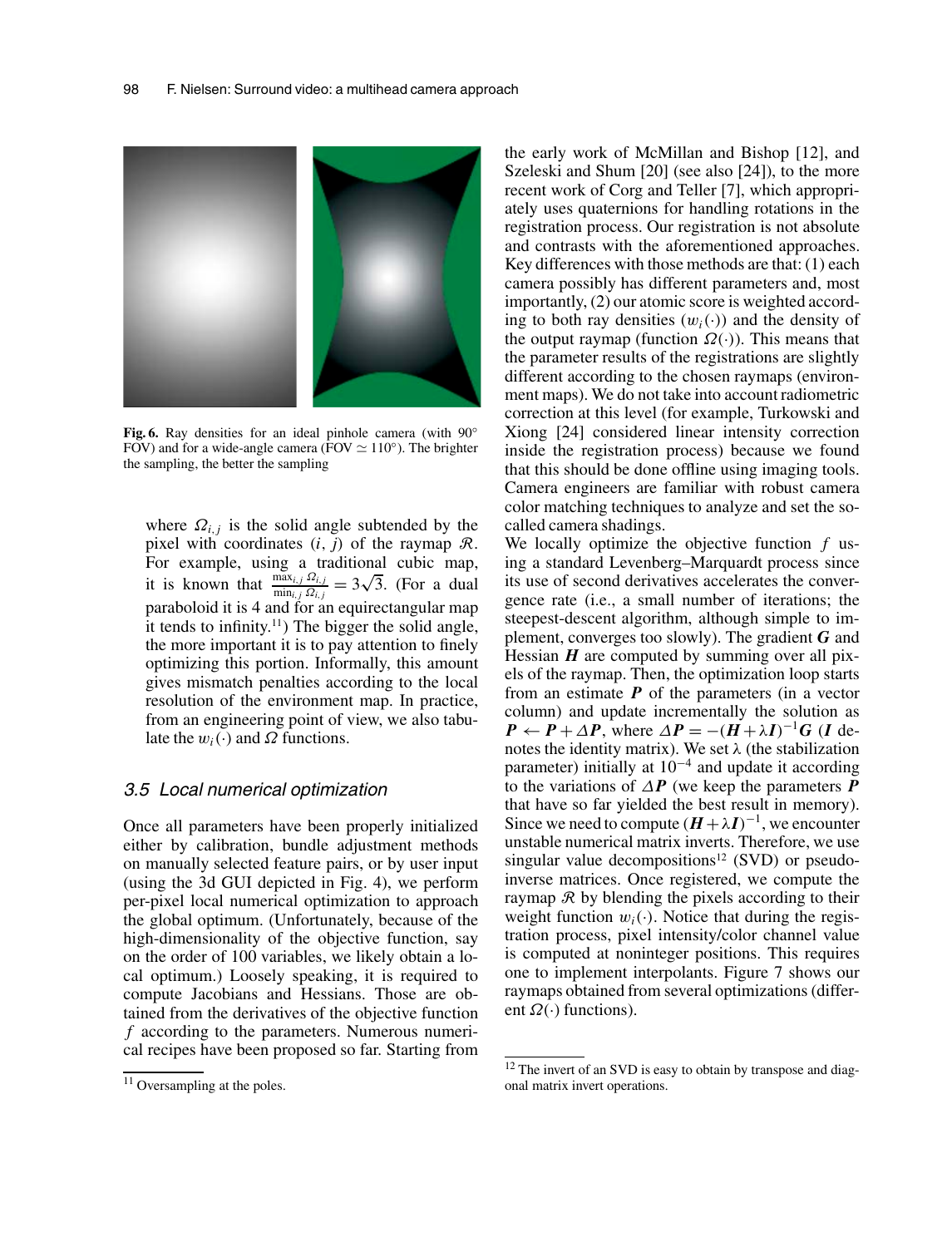

**Fig. 7.** Optimization results for various environment maps (from *top left* to *bottom right*): Equirectangular, front and back dual paraboloid, spherical, cubic, and rearranged cubic maps. *Red* borders are delimiting the respective fields of view of the camera units of the 10-head camera (see Fig. 2)

## 4 Environment maps

Raymaps (say, of size  $W \times H$ ) store the color attributes of the surrounding environment in an image array. A raymap (environment map) is defined by a mapping function  $m(\cdot, \cdot)$  that associates with each pixel coordinate (*x*, *y*) (indexing for a ray) a picture of its spherical coordinates  $(\theta, \phi) = m(x, y)$ . Conventional raymaps include equirectangular (also known as latitude-longitude), cubical, cylindrical, and dual paraboloidal maps (see Fig. 7). We present alternatives below that are particularly well suited to the case of immersive videos where bandwidth, and not so much image size, is the limiting factor. We detail sampling properties of those conventional environments as well as our proposed ones in Table 1. Raymaps can be interpreted as a special case of UV-texture maps, where the texture coordinates have spherical coordinate meanings. In cartography, unflattening the Earth has a long history [21] that has yielded to numerous map drawings with characteristics such as conformity, equal area, equidistance, etc. However, in our surround video setting, we do

**Table 1.** Sampling properties of some environment maps. Discrepancy is defined as  $\frac{\max_{i,j} \Omega_{i,j}}{\min_{i,j} \Omega_{i,j}}$ 

| Raymap      | Aspect | % Pixels                      | Discrepancy    |
|-------------|--------|-------------------------------|----------------|
|             |        |                               |                |
| Lat.-long.  | 2:1    | 100%                          | $\infty$       |
| Sinusoidal  | 2:1    | $\frac{200}{5}\% \sim 63.7\%$ |                |
|             |        |                               |                |
| Cube        | 3:2    | 100%                          | $3\sqrt{3}$    |
| Paraboloid  | 2:1    | $25\pi\% \sim 78.5\%$         | $\overline{4}$ |
| Mirror ball | 1:1    | $25\pi\%$                     | $\infty$       |
| Angular     | 1:1    | $25\pi\%$                     |                |
|             |        |                               | $\sim$ 1       |
| Hammersley  | Any    | 100%                          |                |

not need the map to be interpreted visually by humans but rather be efficiently processed by computers. Mappings are discrete (that is, stored as an image array) and possibly dynamic (that is, they change with time).

**Raymesh.** The raymesh format is a 3d mesh, where each vertex has five components:  $(\rho, \theta, \phi)$  its spherical coordinates<sup>13</sup> and  $(t_x, t_y)$ , the corre-

<sup>&</sup>lt;sup>13</sup> For viewers standing at the nodal point, we set  $\rho = 1$ .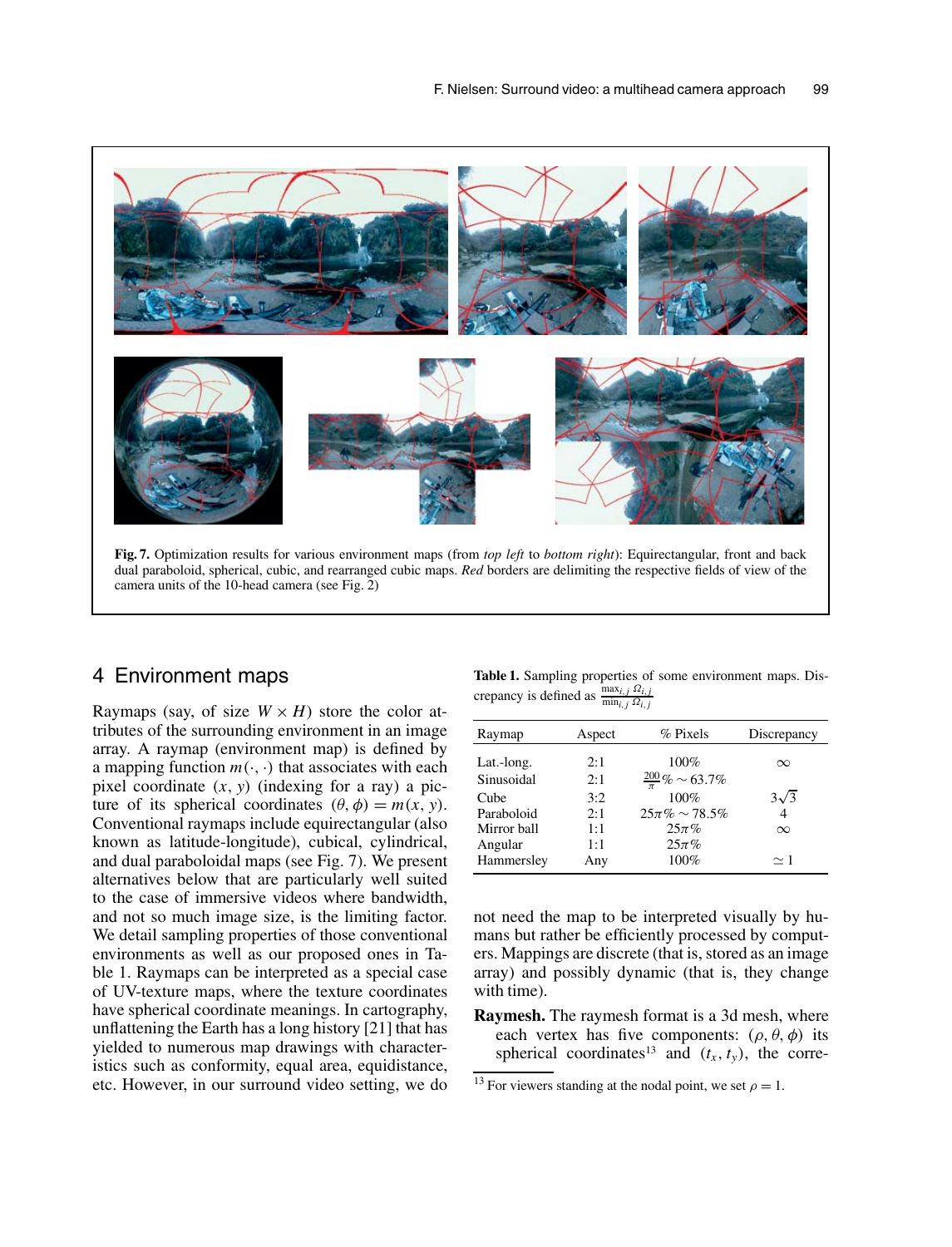

sponding texture coordinates, inside the raymap (see Fig. 9).

For example, to obtain a simple polygonal approximation of the sphere, we use an icosahedron or a surface refinement of it. Fuller's map (also called Dymaxion) is a special unfolding of an icosahedron onto a raymap and can be considered as a raymesh (see Fig. 10, right). Given the geometry of our sensors, we can define a raymesh that preserves as much as possible the original quality of the multihead imagery. This polygon encoding can easily include picture-in-picture mechanisms and can be used with legacy audio and video codec systems such as MPEG-2/4 (see also the 3D MPEG standardization document [18]).

**Compressed spherical.** One drawback of the equirectangular map is the nonuniformity of the sampling. Indeed, at the equator, we have for each pixel an increment of  $\overrightarrow{\hat{A}\theta} = \frac{2\pi}{W}$ . But at height *h*, it becomes  $\Delta \theta = \frac{2\pi \sqrt{1-(\frac{2h-\overline{H}}{H})^2}}{W}$ . We can partially overcome this over amount of information at the poles by sampling proportionally the latitude circles. Let  $\phi_h = \pi \frac{h}{H}$ , then the width at row *h* is  $w(h) = W \sin(\phi_h)$ , and we sample proportionally at row *h* by  $\Delta\theta_h = \frac{2\pi}{w(h)}$  increments. Doing so, we *reorganize* the standard equirectangular map without loosing quality. We save a factor<sup>14</sup> of  $1 \frac{2}{\pi} \simeq 0.36$ .

Also, we keep the advantage that pixels are stored in a *lexicographic order* so that ray interpolation and texture operations can be used without any indexing problem (See Fig. 10, middle). In cartography, this is known as the *sinusoidal equal area map*. However, a difference here is that we do not require the maps to be readable by humans, but rather seek for efficient encoding/decoding computer processes. For example, by aligning to the left the sinusoidal map, we halved the number of filled macroblocks cut in an MPEG-2/4 encoding.

**Hammersley sequence.** This is a deterministic sequence of points distributed on the sphere with low discrepancy [23]. It has been used mainly in computer graphics for Monte Carlo algorithms. We use the Hammersley sequence with basis  $p =$ 2 (i.e., the so-called Van Der Corput sequence). One inconvenience is that we do not have a easy 2d lexicographically indexing order of the rays anymore (see Fig. 10, left). However, there are several possibilities for implementing those point sequence maps efficiently when computing the views of a virtual camera (see Sect. 5). Since the construction is incremental, we can increase the resolution progressively by streaming point-bypoint (see Fig. 10, top left).

We implemented these formats as well as traditional ones used in cartography in a ray tracing software<sup>15</sup> to compare on a ground truth basis those

 $14$  In practice this means that we obtain better image quality from the video at a given image size for a fixed bit rate.

<sup>&</sup>lt;sup>15</sup> We modified the Povray software package (http://www. povray.org) because of the wide availability of public domain script animations (e.g., http://www.irtc.org).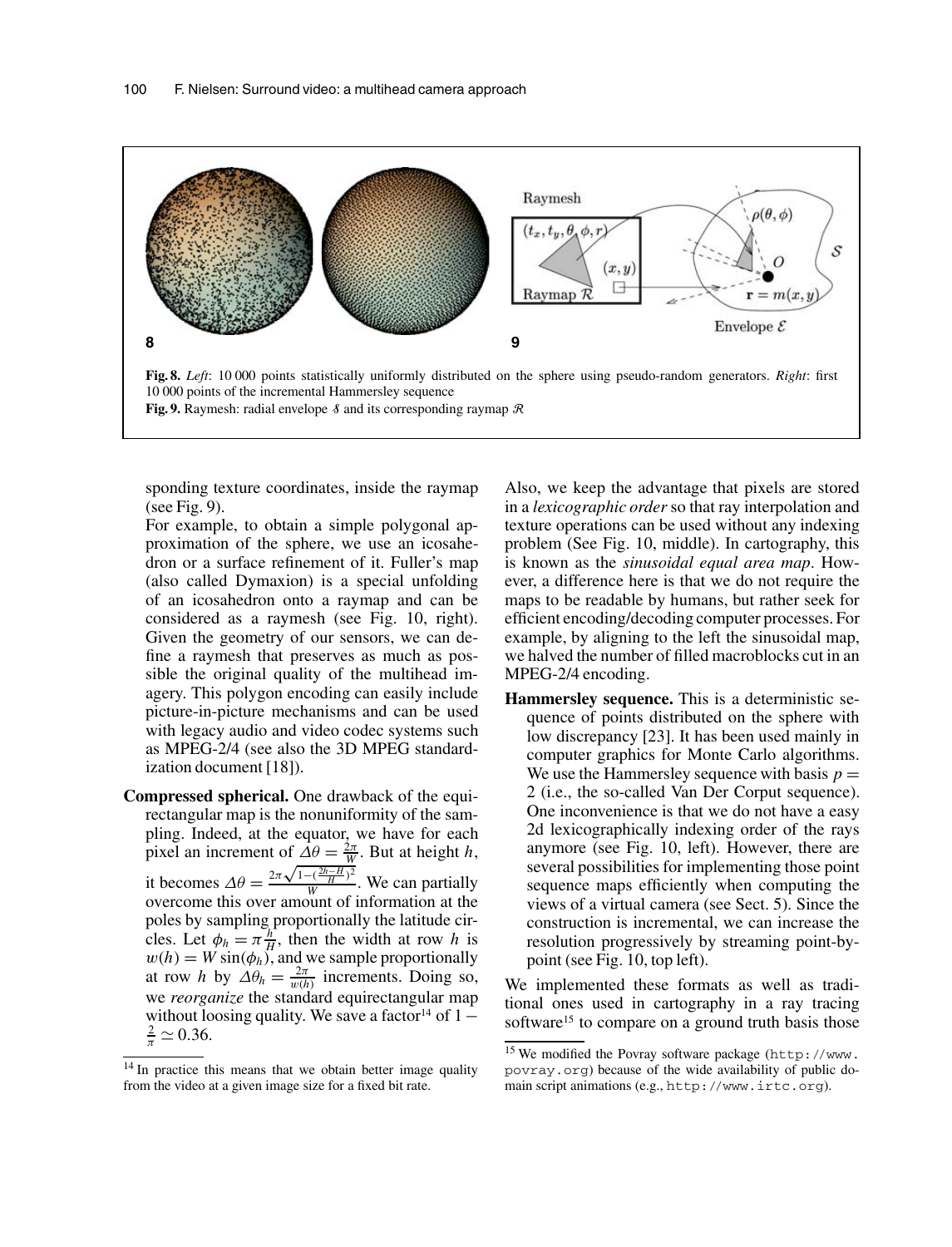

**Fig. 10.** (From *left* to *right*) Hammersley's, compressed spherical, and Fuller's maps **Fig. 11.** Front paraboloidal map rendered by ray tracing

**Fig. 12.** A 360-degree fisheye view synthesized directly from a raymap

representations (that is, without taking into account stitching defects such as parallax or blending artifacts). Figure 11 shows a front paraboloidal map of a computer graphics animation. In practice, from an engineering perspective, we opted for the raymesh to be able to control the density into interesting areas (like people's faces). For still imagery, Hammersley's maps guarantee evenly distributed surround imagery but make the viewer algorithm more cumbersome since we need to initially triangulate points on a unit sphere. Our current video encoding is based on the legacy MPEG-2/4 framework. Since vector quantization and entropy coding are general purpose compression schemes, the maps can be encoded as is. (For example, using a cube as a raymesh is a simple and convenient solution since each of the six faces of the cube can be seen as an ideal pinhole camera with a field of view 90 degrees.)

## 5 Viewer

We describe in this section the implementation of our viewer. We consider two methods to synthesize novel views of a virtual camera: (1) the per-pixel method and (2) the per-triangle (texture mapping) method. On one hand, per-pixel drawing allows us to precisely control the rendering pipeline like the interpolation scheme, but rendering is fully handled by software and is therefore quite CPU demanding. On the other hand, texture mapping allows us to reduce the processor load by delegating triangle rasterization to the graphic processor unit (GPU). In this case, filtering operations are often limited (often, at best a linear interpolation) and fixed in the Large Scale Integration circuitry. We implemented both methods, described below, on Windows/Linux/PlayStation 2 platforms. Surround videos are encoded in MPEG-2/4 at 13 Mbps and burned onto DVDs. Some ad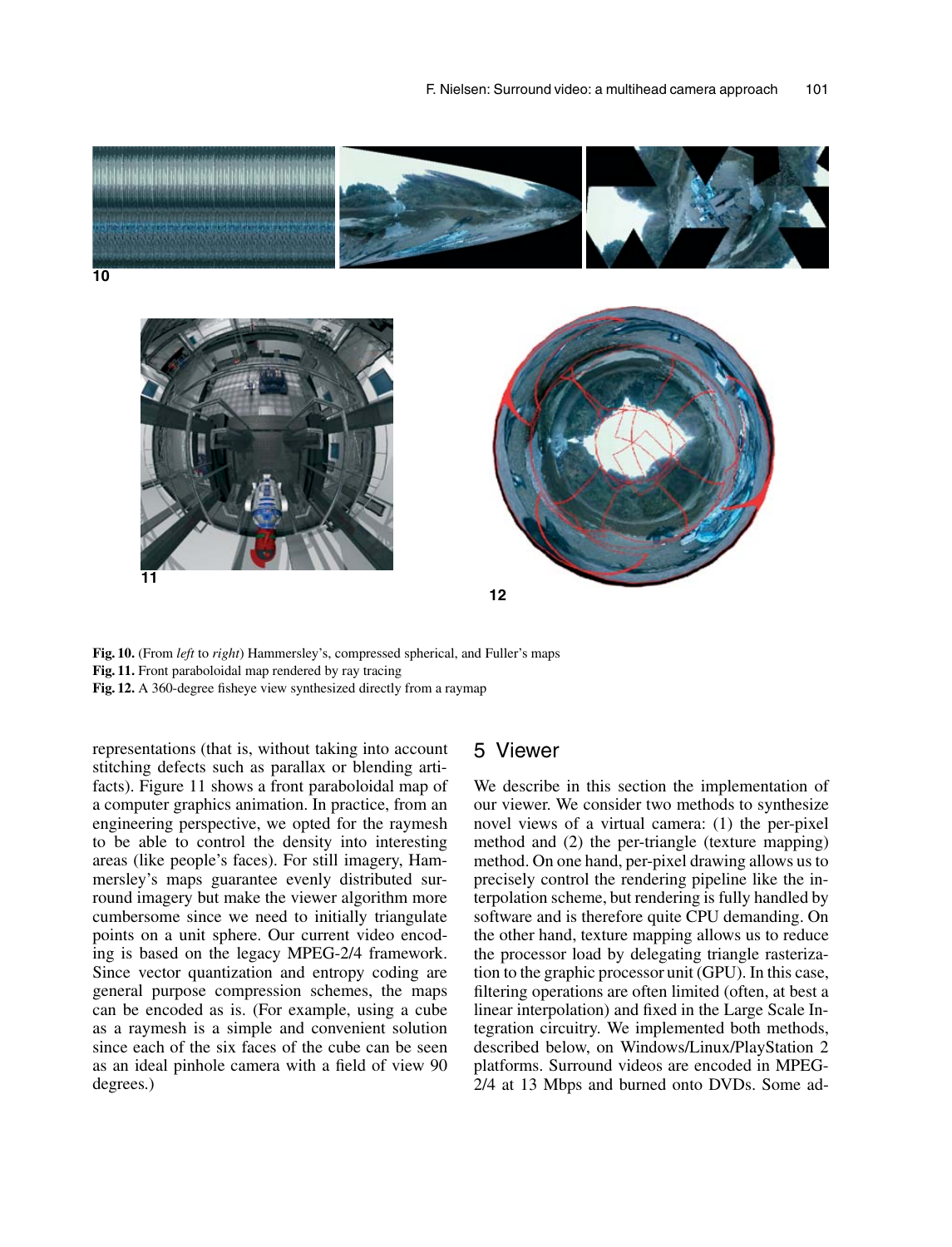ditional XML tags containing information related to the videos are added (e.g., song titles, places, durations, suggested viewing angles, etc.) Users interact with surround videos either by using a joystick or by wearing a head-mounted display equipped with a gyroscope for retrieving gazing directions.

#### 5.1 Per-texture method

Nowadays, widely available hardware capabilities allow us to render views of a virtual camera using 2d textured triangles rasterized on the GPU. For each triangle  $t = \{p_1, p_2, p_3\}$  with  $p_i$  associated to its spherical coordinates  $(\theta_i, \phi_i)$  of the raymap, we compute the position of the corresponding triangle in the 2d XY-screen as  $x_i$  ∼ *KRr*<sub>θi, $\phi_i$ </sub>. Using matrix formulations, we intersect a unit sphere with a line (instead of a ray), so that we remove the ambiguity (that is to eliminate the antipodal point) by checking whether  $r_{\theta_i, \phi_i} = r'$  or not, where  $r' \sim (KR)^{-1}x_i$ . We can choose to view the map not through an

ideal pinhole camera but from any kind of camera (e.g., wide-angle or fish-eye lenses). We simply need to define a camera model C and the  $RayTolmage(\theta, \phi, \mathcal{C})$  function that, given spherical coordinates  $(\theta, \phi)$ , returns the position, if it exists, on the XY-screen (see Sect. 3.2 for more details). For example,  $RayToImage(\theta, \phi, C_F)$  can be written as  $(x, y) = r(\phi)(\cos \theta, \sin \theta)$ , where  $r(\phi) = f_1 \phi +$  $f_2\phi^2$  + ... for a fisheye camera  $\mathcal{C}_F$  using the equidistance projection model (see Fig. 12).

Using the GPU allows us to rasterize views from a virtual camera fast but lacks flexibility since interpolation and filtering operations are fixed in the hardware. Since the algorithm is *forward-mapping* (that is from the  $\theta\phi$ -texture coordinates to the XYscreen coordinates), we can split the raymap into several independent textures and send them one-byone to the GPU (multipass rendering). This is specially useful for game consoles or set top boxes that have a small memory footprint.<sup>16</sup> Some examples of polygonal approximations of the sphere related to surround video quality are detailed in the 3D MPEG document [18].a

#### 5.2 Per-pixel method

Per-pixel drawing executes all operations on the CPU and is therefore computationally heavier than its per-texture element counterpart. But we can freely choose the interpolation (for example, a sinc interpolant) and filtering algorithms. The rendering algorithm is *backward-mapping*, that is, from the XY-screen to the  $\theta\phi$ -texture map. We compute an image that we directly blit to the XY-screen. For each integer pixel coordinates  $x_i$  of the virtual camera image, we first compute the real-valued spherical coordinates of the corresponding ray as  $X = (KR)^{-1}x_i$ . We then transform the Cartesian coordinates of *X* to its spherical coordinates. Since the spherical coordinates may have noninteger values, we interpolate the color from neighbor rays (i.e., neighbor pixels in the environment map). For Hammersley raymaps that do not exhibit an implicit triangulation defining neighborhood, we initially build a triangulation of points on the unit sphere and call more sophisticated localization and interpolation procedures based on spherical barycentric coordinates [4].

## 6 Conclusion and perspectives

In this paper, we described algorithms for stitching, representing, and viewing high-quality surround videos obtained from built-in-house multihead cameras. We presented algorithms for stitching, representing, and viewing full spherical videos. Our immersive video system is currently in use in an industrial setting and opens up new content creation possibilities (e.g., real-time interactive theater play broadcasted on Internet). We believe that within a decade or so, cost-reduction will eventually make affordable the use of surround videos to both the consumer and professional markets.

Full surround video, as a primary imagery input, is also interesting for new computer vision techniques. Indeed, since the imagery has no intrinsic parameters, more robust or efficient algorithms are expected for core vision problems, such as structure-frommotion [16] or long video sequence tracking.

Moreover, interactive image-based rendering photorealistic walkthroughs can be obtained by massively acquiring high-resolution still panoramas from a moving panoramic head [1, 17] in a static environment. We expect this line of work to extend the *panorama* technologies to a new digital media: *interactive 3d picture*.

<sup>16</sup> Sony PlayStation 2 has only 4 MB of embedded RAM.

*Acknowledgements.* The author would like to acknowledge Sony Corporation for fruitful R&D cooperation.